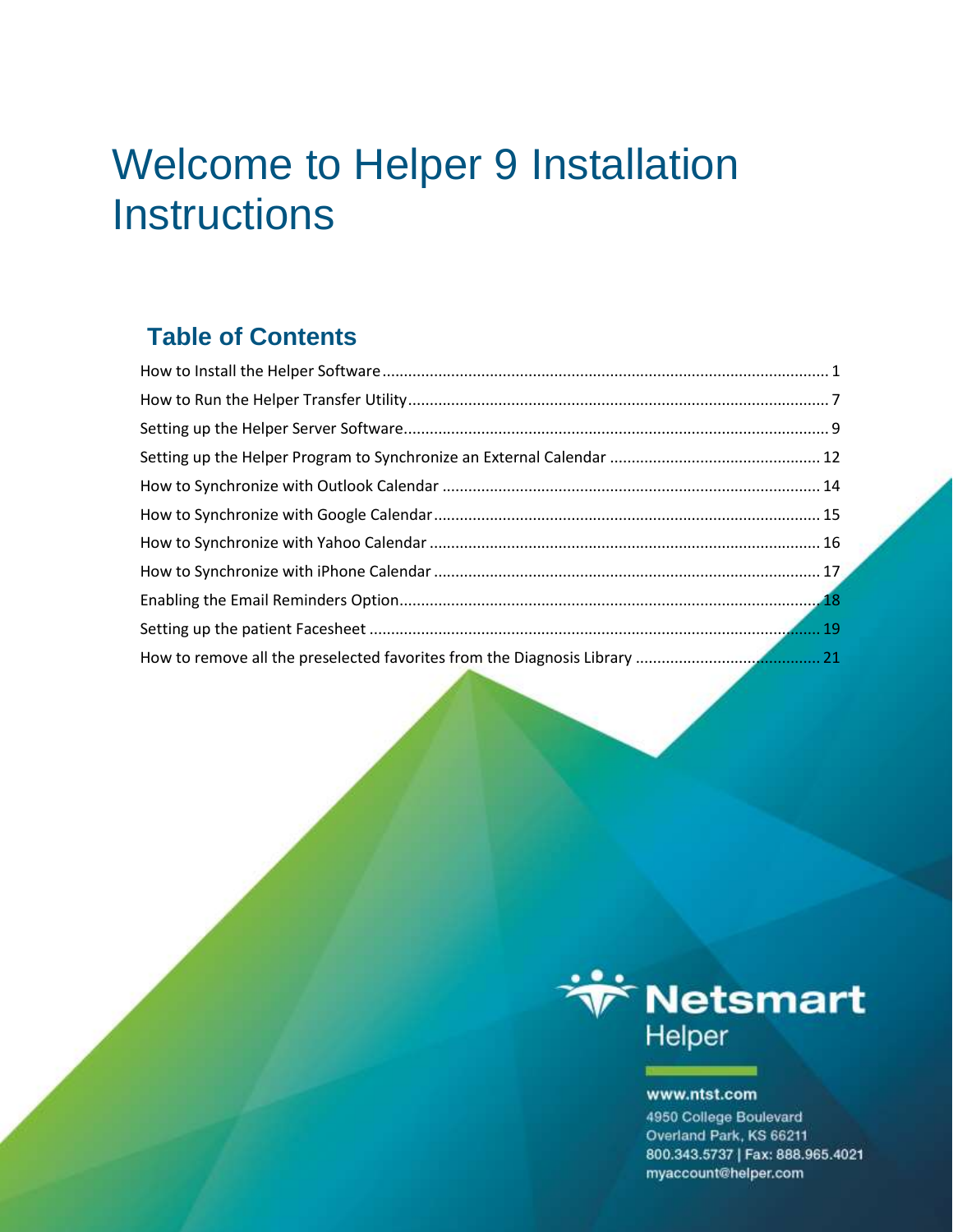### <span id="page-1-0"></span>**How to Install the Helper Software**

First you will need to install the proper version of Helper. Below are the links you need.

For a networked installation use this link for both the server computer and the workstations that are connecting to the server.

**[Helper Networked](http://support.helper.com/down/upgrade/action.jsp?file_name=HNET)**

If you are using Helper on just a single computer use the link below.

**[Helper Standalone](http://support.helper.com/down/upgrade/action.jsp?file_name=HST)**

Click on the link and follow the installation instructions.

# **Welcome to the Helper Setup Wizard** This will install Helper on your computer. It is recommended that you close all other applications before continuing. Click Next to continue, or Cancel to exit Setup.  $Next >$ Cancel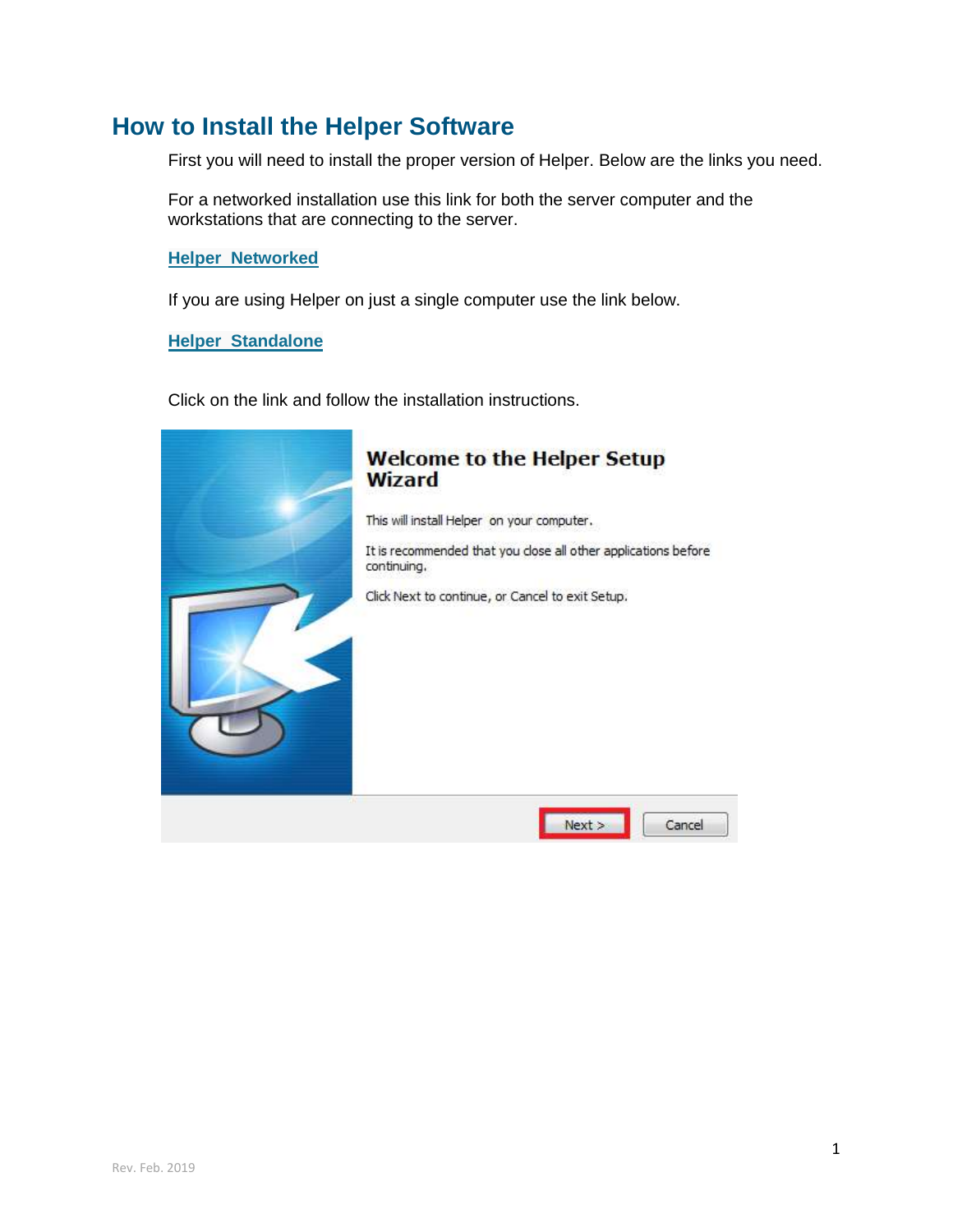| Setup - Helper                                                                                                                                                                                                                                                                                             |        |
|------------------------------------------------------------------------------------------------------------------------------------------------------------------------------------------------------------------------------------------------------------------------------------------------------------|--------|
| <b>License Agreement</b><br>Please read the following important information before continuing.                                                                                                                                                                                                             |        |
| Please read the following License Agreement. You must accept the terms of this<br>agreement before continuing with the installation.                                                                                                                                                                       |        |
| <b>Helper Software End User License Agreement</b><br>Agreement made between Netsmart Technologies, Inc., a Delaware<br>corporation with offices at 4950 College Boulevard, Overland Park,<br>Kansas 66212, (hereinafter referred to as "Netsmart") and Client(here-<br>inafter referred to as "Licensee"). |        |
| Contents:<br>- Master Agreement                                                                                                                                                                                                                                                                            |        |
| <sup>o</sup> I accept the agreement<br>UI do not accept the agreement<br>Netsmart Technologies                                                                                                                                                                                                             |        |
| $<$ Back<br>Next >                                                                                                                                                                                                                                                                                         | Cancel |

#### Click **'I accept the agreement'.** Then click **'Next'.**

If this you are installing Helper on a new Computer, click YES. If you ae upgrading an existing version click No.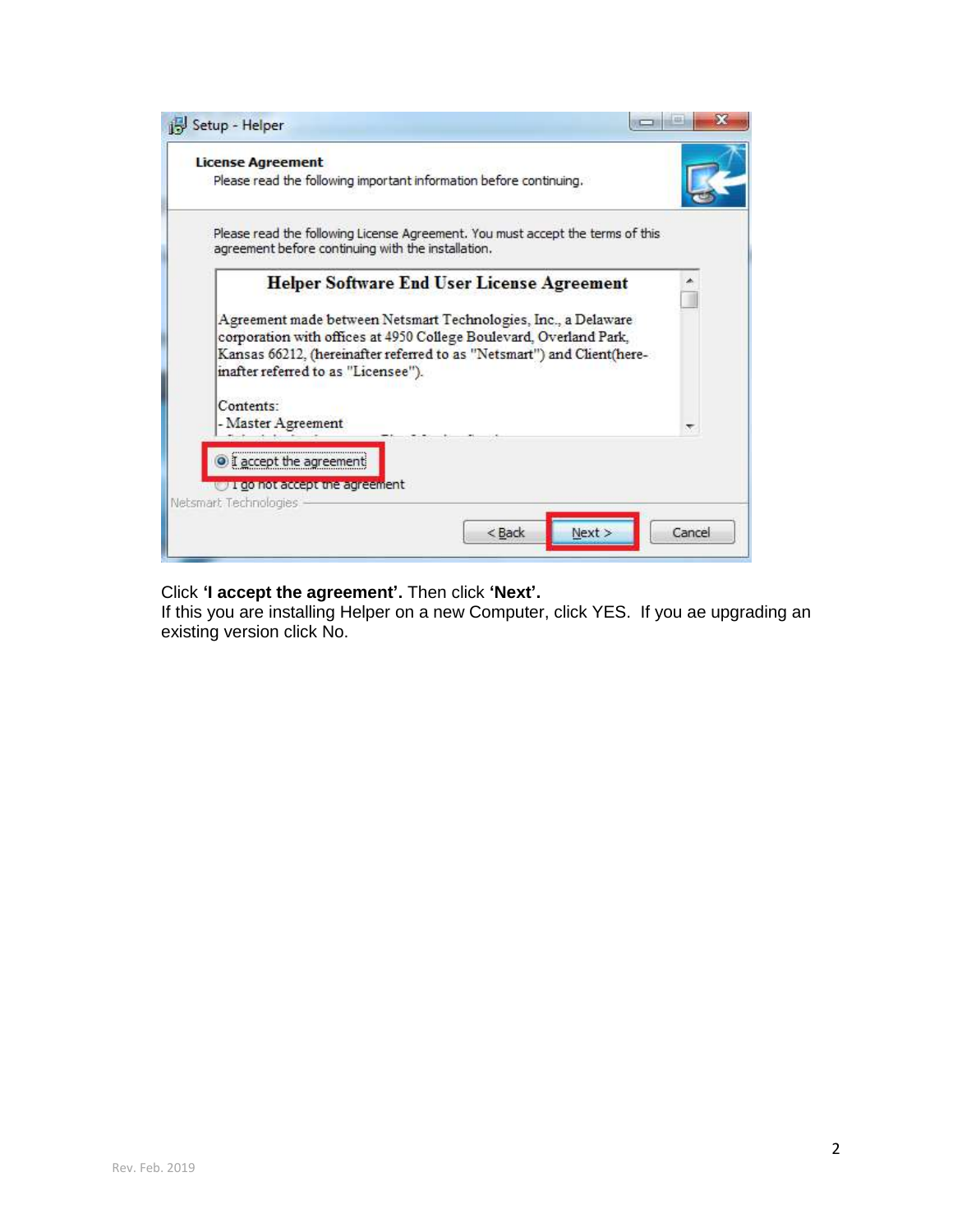| Setup - Helper                                                                                         | $-444$           |
|--------------------------------------------------------------------------------------------------------|------------------|
| <b>Installation Questions</b><br>Please answer the following question before continuing.               |                  |
| Is this the first time you are installing Helper on this computer?<br><sup>2</sup> Yes<br>بسببر<br>No. |                  |
|                                                                                                        |                  |
| Netsmart Technologies<br>$<$ Back                                                                      | Next ><br>Cancel |

#### Click **Next**

You will not see this option if you are installing a standalone system.

| <b>Installation Questions</b>                           |  |  |
|---------------------------------------------------------|--|--|
| Please answer the following question before continuing. |  |  |
| Is this computer going to be used as the Helper Server? |  |  |
| O Yes                                                   |  |  |
| No                                                      |  |  |
|                                                         |  |  |
|                                                         |  |  |
|                                                         |  |  |
|                                                         |  |  |
|                                                         |  |  |
|                                                         |  |  |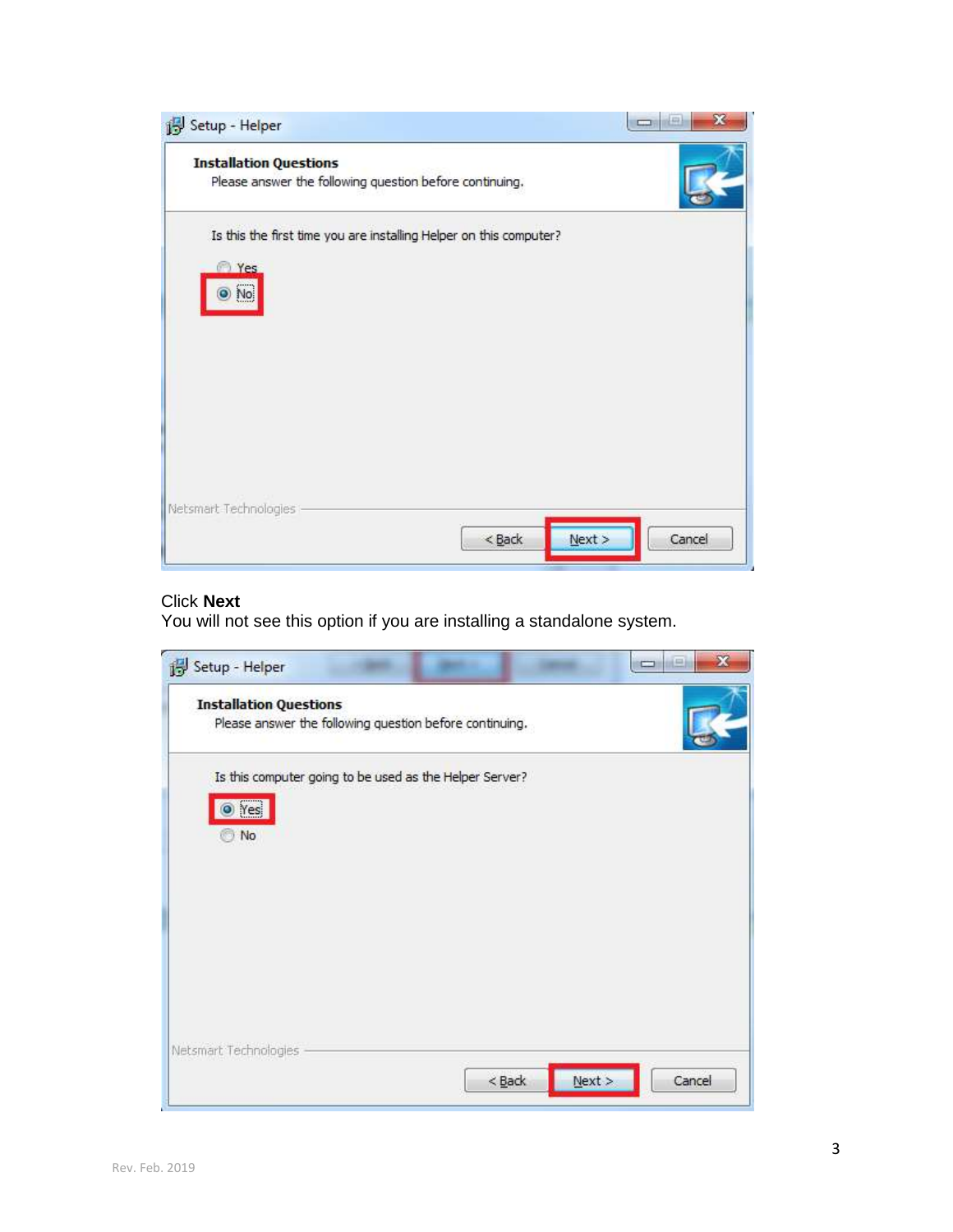#### Click on **'Yes'** and then click on **'Next'. (Note: If this is not the server PC click on 'No')**

| <b>Select Destination Location</b><br>Where should Helper be installed?                |                    |        |
|----------------------------------------------------------------------------------------|--------------------|--------|
| Setup will install Helper into the following folder.                                   |                    |        |
| To continue, click Next. If you would like to select a different folder, click Browse. |                    |        |
| C: \Program Files (x86) \Netsmart\Helper                                               |                    | Browse |
| At least 120.8 MB of free disk space is required.<br>Netsmart Technologies             |                    |        |
|                                                                                        | Next ><br>$<$ Back | Cancel |
| <b>Click Next</b>                                                                      |                    |        |
| <b>Select Start Menu Folder</b><br>Where should Setup place the program's shortcuts?   |                    |        |
| Setup will create the program's shortcuts in the following Start Menu folder.          |                    |        |
| To continue, click Next. If you would like to select a different folder, click Browse. |                    |        |
| <b>Helper Software</b>                                                                 |                    | Browse |
|                                                                                        |                    |        |
| Netsmart Technologies                                                                  |                    |        |
|                                                                                        | Next<br>$<$ Back   | Cancel |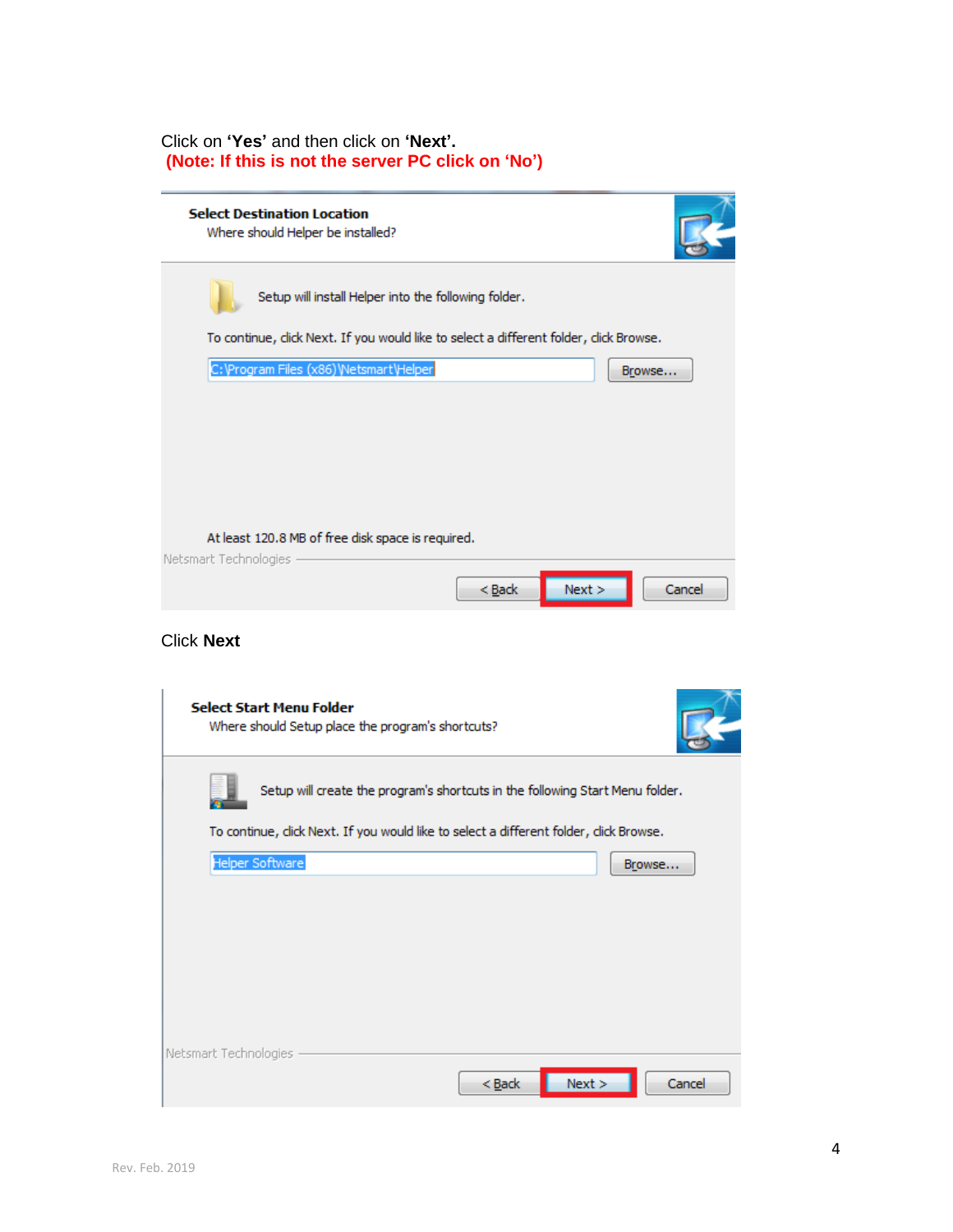#### Click **Nex**t

| <b>Select Additional Tasks</b><br>Which additional tasks should be performed?                                                                                                               |        |
|---------------------------------------------------------------------------------------------------------------------------------------------------------------------------------------------|--------|
| Select the additional tasks you would like Setup to perform while installing Helper, then<br>click Next.<br><b>Additional icons:</b><br>Create a desktop icon<br>Create a Quick Launch icon |        |
| Netsmart Technologies<br>$Back$<br>Next >                                                                                                                                                   | Cancel |

Select the checkbox beside **Create a desktop icon.** If you'd like you can also select **Create a Quick Launch icon.** Then click '**Next'**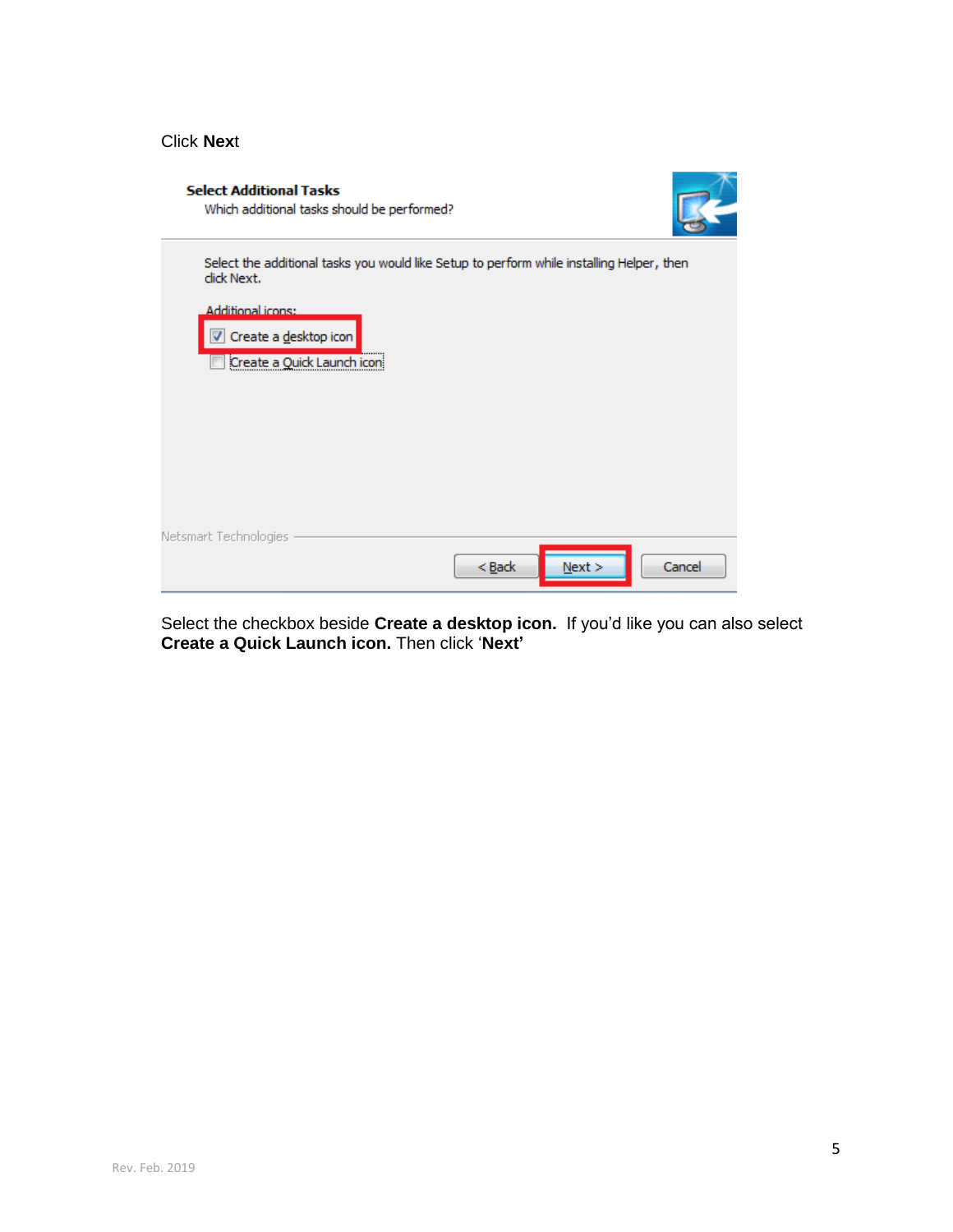| <b>Ready to Install</b>                       | Setup is now ready to begin installing Helper on your computer. |                                                                                         |        |
|-----------------------------------------------|-----------------------------------------------------------------|-----------------------------------------------------------------------------------------|--------|
| change any settings.                          |                                                                 | Click Install to continue with the installation, or click Back if you want to review or |        |
| Destination location:                         | C: \Program Files (x86) \Netsmart\Helper                        |                                                                                         | ∸      |
| Start Menu folder:<br>Helper Software         |                                                                 |                                                                                         |        |
| <b>Additional tasks:</b><br>Additional icons: | Create a desktop icon                                           |                                                                                         |        |
|                                               |                                                                 |                                                                                         |        |
|                                               |                                                                 |                                                                                         |        |
| Netsmart Technologies                         |                                                                 | < Back<br>nstal                                                                         | Cancel |

Click on '**Install'.** The program will now be installed. Depending on your computer's security settings, you may see the screen below. If you do not see the screen below, skip to page 9.



Click on '**Finish**'. Once the computer restarts, you will need to run the Helper Transfer utility. The next steps will explain that process.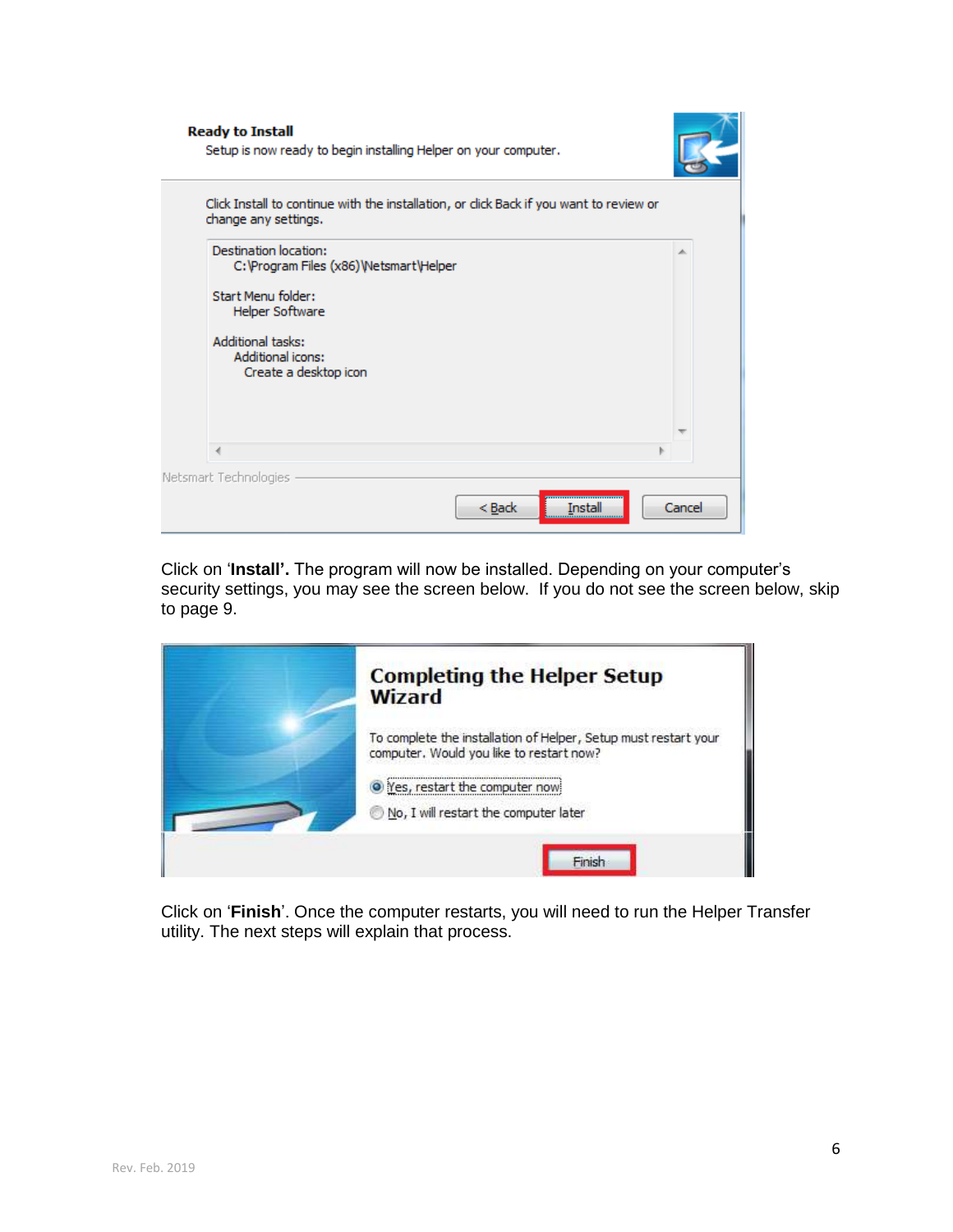### <span id="page-7-0"></span>**How to Run the Helper Transfer Utility**.

Go to the Windows start button, this is typically the ICON on the bottom left of the screen. After clicking on it, go to either All Apps or All Programs. Find Helper Software and click on Helper Transfer.

| We highly recommend that all other applications be closed prior to running the transfer. |
|------------------------------------------------------------------------------------------|
|                                                                                          |

Click **'OK'** on the first screen.



If you haven't already made a backup of your Helper data, close this Transfer utility and make a backup. Once the backup is completed restart the Transfer utility. Click **'OK'** on this Warning Screen.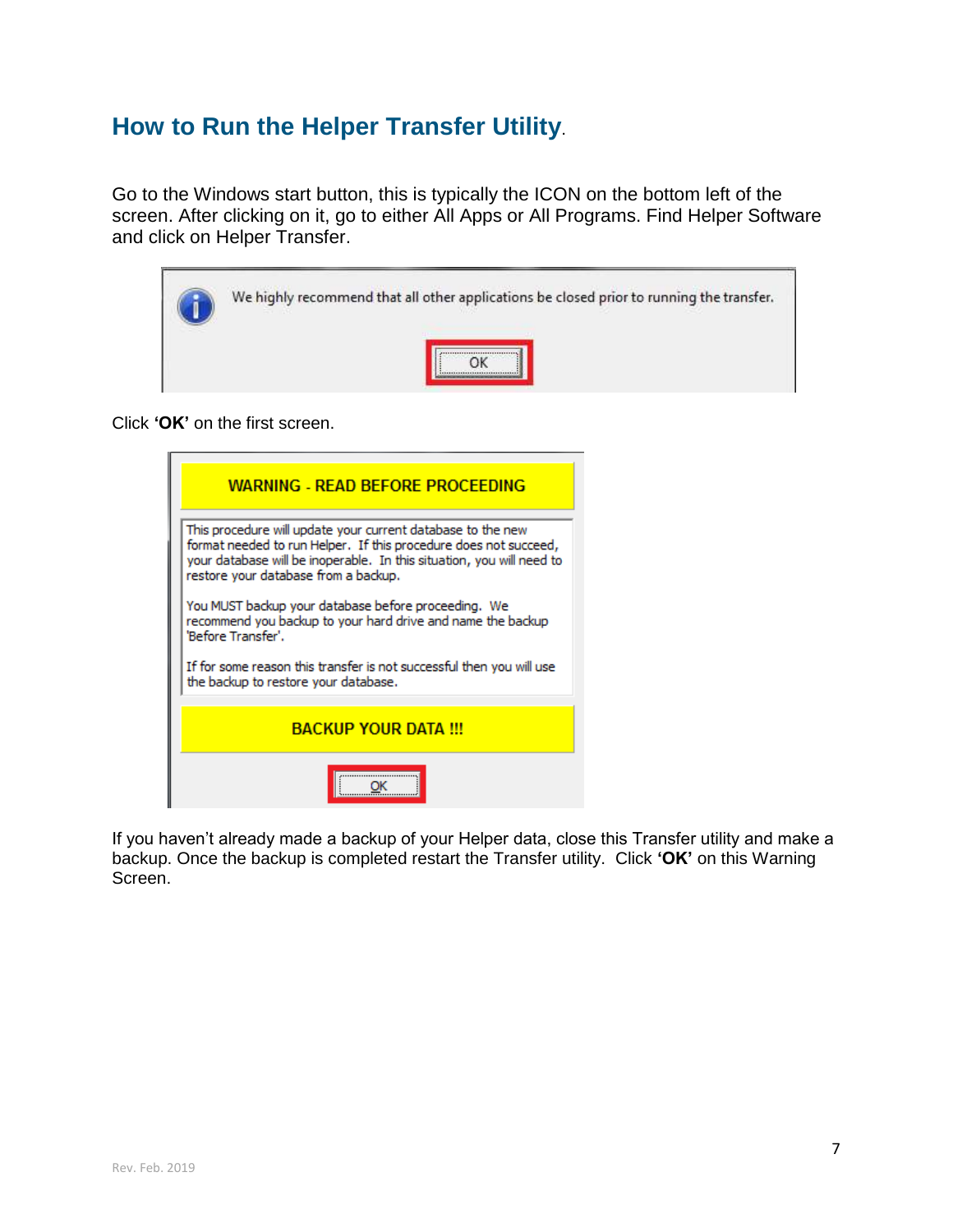|                                         | <b>Welcome to Helper's Transfer Utility</b><br>This procedure will transfer your v6.1 or later data to the current format. It is<br>recommended that you backup your data prior to continuing.       |
|-----------------------------------------|------------------------------------------------------------------------------------------------------------------------------------------------------------------------------------------------------|
| <b>Data Location</b><br><b>Transfer</b> | Helper is currently using data in C:\ProgramData\Netsmart\Helper\Data\. If this is not correct<br>then you should run the Helper Data Setup utility to configure Helper to use a different location. |
| $X$ Cancel                              | Progress<br><b>Begin Transfer</b><br>Finished - Exit the transfer and run Helper.                                                                                                                    |
|                                         | Exit<br>Help                                                                                                                                                                                         |

Click on Begin Transfer. When it is complete, click on **'Exit'**. You will now be on the Windows Desktop.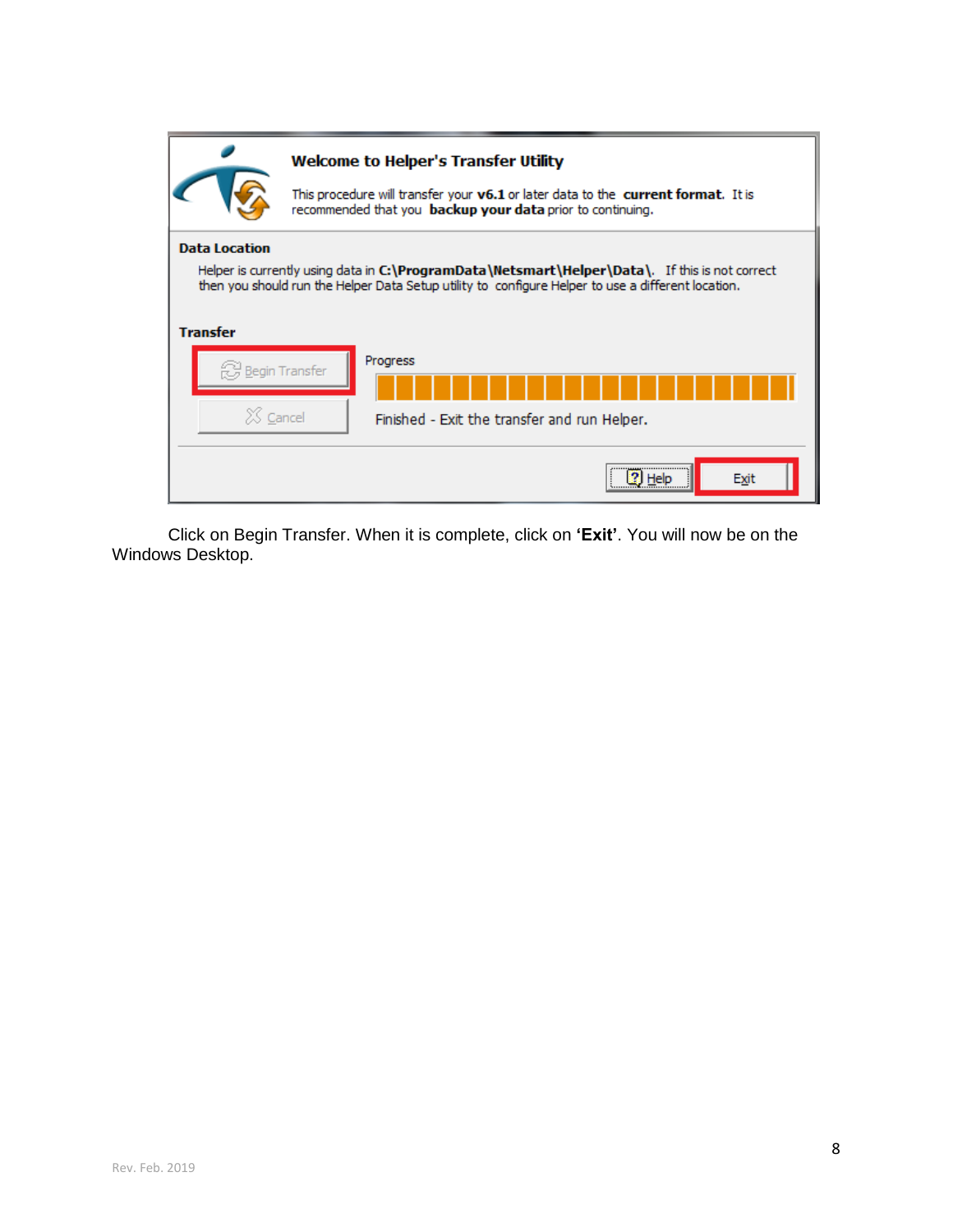### <span id="page-9-0"></span>**Setting up the Helper Server Software.**

**(Note: This section is only for a new installation and the Server PC or on a Standalone installation. Workstation computer will not have to do this step.)**



Click on the desktop icon to start the Helper Server Admin program.



#### Click on **OK**.

| Database Server<br>Registration | Registration                                                                                                                                                                                                                                    |
|---------------------------------|-------------------------------------------------------------------------------------------------------------------------------------------------------------------------------------------------------------------------------------------------|
|                                 | This server is registered for                                                                                                                                                                                                                   |
|                                 | Workstations<br>$\bf{0}$                                                                                                                                                                                                                        |
|                                 | Update this server's registration information                                                                                                                                                                                                   |
|                                 | You have the option of using an existing internet connection to<br>automatically complete this step or, if the Server computer does not<br>have an internet connection, you may call a Netsmart representative<br>to complete the registration. |
|                                 | Register online<br>Register by phone                                                                                                                                                                                                            |
|                                 |                                                                                                                                                                                                                                                 |

#### Click **on Register Online.**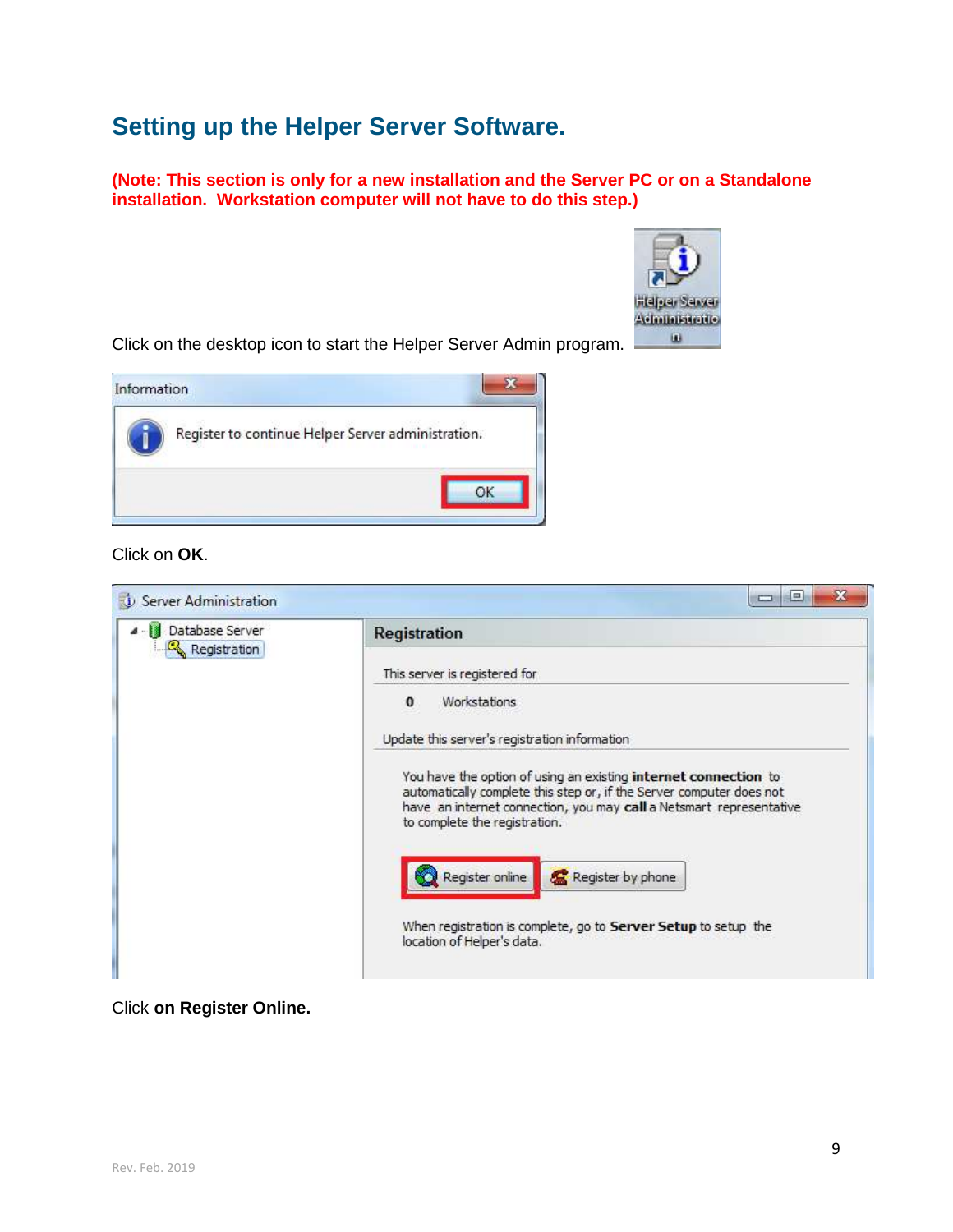| <b>Register Products Online</b><br>This process will use an existing internet connection to automatically register<br>the correct amount of workstations. |
|-----------------------------------------------------------------------------------------------------------------------------------------------------------|
| To register products online, fill in the required information and dick the <b>Register</b> button.                                                        |
| Customer Id<br>Zip Code                                                                                                                                   |
| Cancel<br>Register                                                                                                                                        |

Enter your 6-digit Helper Customer Id/Account number and 5-digit Zip Code and then click '**Register'**



You have successfully registered the Helper Server for 2 workstations.

To complete the installation, you need to register Helper on one workstation.



You should now see the above screen and click **OK**. If you do not get the above screen after clicking on Register, please email Helper Support at support@helper.com with a Subject Line of 9.1 Registration.

(Note: You will not need to Register Helper on a Workstation)

You will now be at the Helper Server Administrator screen.

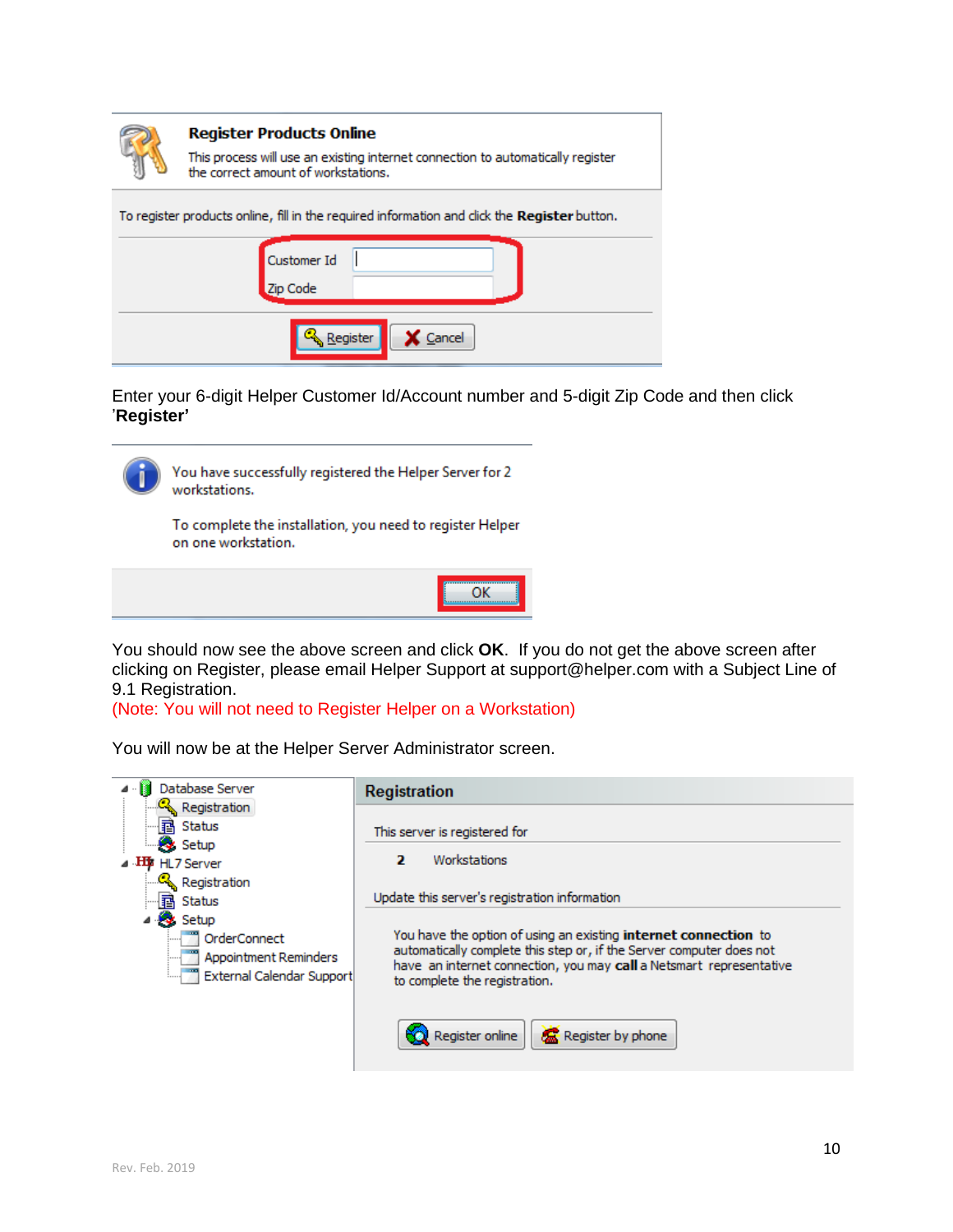If you are going to be using the Appointment Reminder feature,



#### Click on '**Appointment Reminders'** on the left. Then click on the checkbox beside **Enable E-Mail Appointment Reminders**.

If you are going to be using Calendar Synchronizing feature,



Click on '**External Calendar Support'** on the left. Then click on the checkbox next to **Enable External Calendar Support**.

Click on **'Close'**.

You are now ready to start the Helper setup section.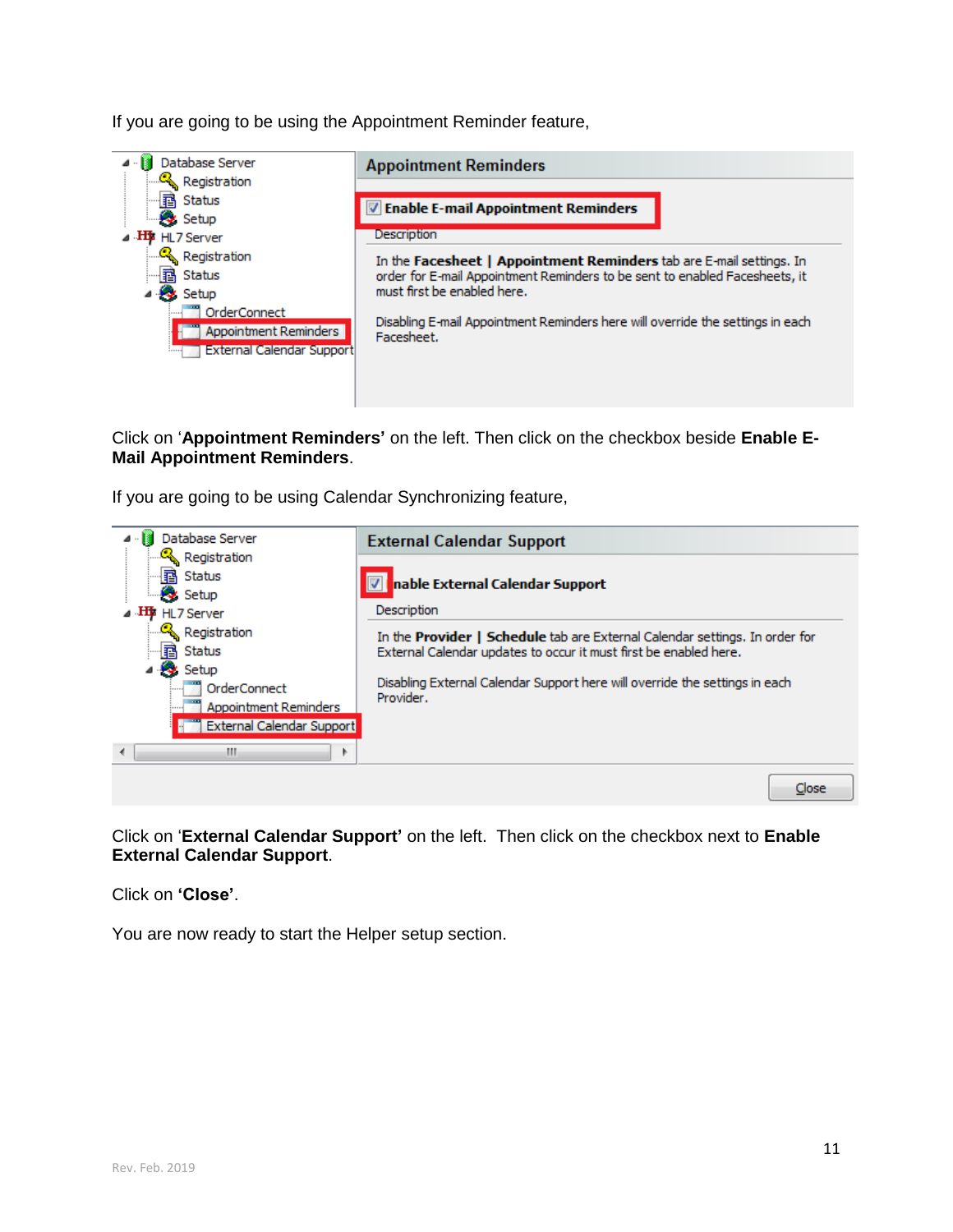### <span id="page-12-0"></span>**Setting up the Helper Program to Synchronize an External Calendar**

On the main Helper screen, click on '**Setup'**. Select '**Libraries'** from the drop down menu.

| Libraries<br>Preferences<br>ClaimsConnect<br>Multi-User Setup<br>Change Password<br>А | π<br><b>.</b><br><b>Insactions</b><br>arch<br>V Account # | <b>HITTERINI</b><br>VISA<br>R<br><b>MARH</b><br>CC Ledger<br>Medications<br>Hide Patients<br>$V$ SSN<br>Search | 萼<br>Billing     | Þ<br><b>ERA</b> | Reports<br>Add Facesheet |
|---------------------------------------------------------------------------------------|-----------------------------------------------------------|----------------------------------------------------------------------------------------------------------------|------------------|-----------------|--------------------------|
| Force columns to fit.<br>$\mathcal{L}$                                                |                                                           | To search, click in any column and begin typing                                                                |                  |                 | Edit Facesheet           |
| $#$ Account #                                                                         | <b>Last Name</b>                                          | <b>First Name</b>                                                                                              | Active<br>$\sim$ |                 |                          |
|                                                                                       | <b>Bbbbb</b>                                              | <b>Bbbbb</b>                                                                                                   | $\checkmark$     |                 | Progress Notes           |

Once the list of Libraries is displayed, click on '**Therapists'**. On the Therapists screen, select the name Therapist for which you wish to use Calendar Syncing. Then click on '**Edit'** on the bottom of the Window.

| $\triangle$ - Primary<br>۸<br>- Accounts                                                                                                         | <b>Therapists</b>                              |                                                   |           |                |                                          |                |  |  |                     |  |
|--------------------------------------------------------------------------------------------------------------------------------------------------|------------------------------------------------|---------------------------------------------------|-----------|----------------|------------------------------------------|----------------|--|--|---------------------|--|
| <b>Facilities</b>                                                                                                                                | To search, dick in any column and begin typing |                                                   |           |                |                                          |                |  |  |                     |  |
| - Insurance Companies<br>Lawyers                                                                                                                 |                                                | Drag a column header here to group by that column |           |                |                                          |                |  |  |                     |  |
| - Medications                                                                                                                                    | ∃ ID.                                          |                                                   |           |                | Status Last Name First Name MI Address 1 | Address 2 City |  |  | St Zip Code Phone   |  |
| Programs                                                                                                                                         | А                                              |                                                   |           | Johnson Thomas | 4950 College Blvd.                       |                |  |  | Overlanı KS 6621116 |  |
| -Services<br>Therapists                                                                                                                          | $\blacktriangleright$ C                        |                                                   | Ryan dack |                | 4950 College Blvd.                       |                |  |  | Overlanı KS 6621116 |  |
| - Taxonomy                                                                                                                                       |                                                |                                                   |           |                |                                          |                |  |  |                     |  |
| Scheduler<br>- Categories<br>- Priorities<br>Other<br>Adjustment Categories<br><b>Billing Messages</b><br>Methods of Payment<br>Outcome Measures |                                                |                                                   |           | 图Edit          | <b>凸</b> Print                           |                |  |  |                     |  |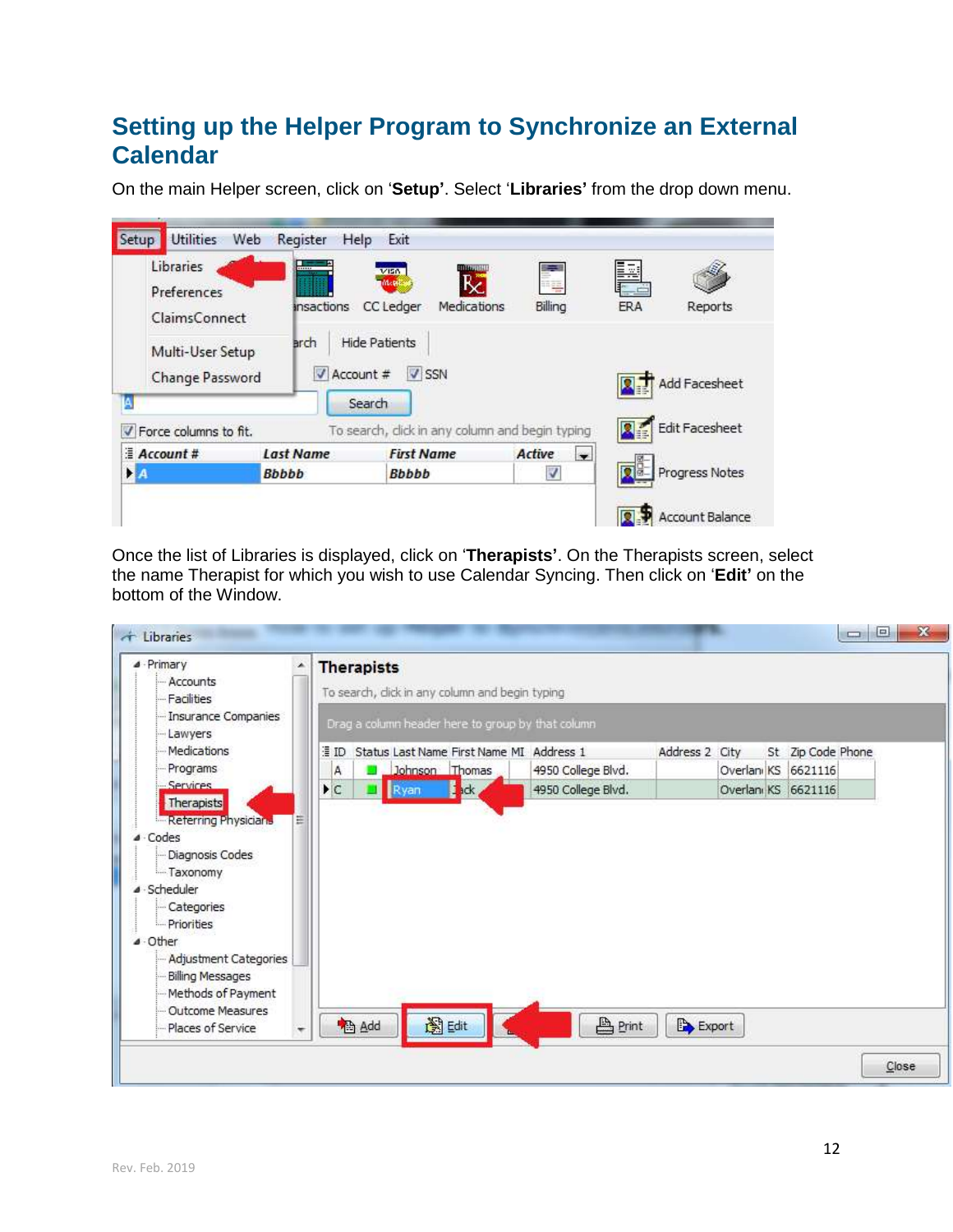On the Therapist screen, click on the '**Schedule'** tab. Click on the checkbox to the left of **Enable external calendar support**. Finally, click on the link "**Copy URL to Clipboard"**  button. You can now save this screen and proceed to set up your specific calendar to synchronize.

|      | General Claim Settings                                                          | Supervisor        | Schedule    | Credit Card Info.                                                                                                                                                                                                                        |                            |
|------|---------------------------------------------------------------------------------|-------------------|-------------|------------------------------------------------------------------------------------------------------------------------------------------------------------------------------------------------------------------------------------------|----------------------------|
|      | for this Therapist.                                                             |                   |             | The following information is used in the scheduler to identify working hours                                                                                                                                                             | Extra Info<br>Fee Schedule |
|      |                                                                                 | Beginning of day: |             | 09:00 AM                                                                                                                                                                                                                                 |                            |
|      |                                                                                 |                   | End of day: | 5:00 PM                                                                                                                                                                                                                                  |                            |
|      |                                                                                 |                   |             | The following information is used to provide schedule information to an                                                                                                                                                                  |                            |
|      | instructions in importing an iCal calendar.<br>Enable external calendar support |                   |             | external calendar using the standard iCal format. When enabled, one week<br>prior to the current date and two months after the current date will be kept up<br>to date in your external calendar. Refer to your calendar application for |                            |
| URL: |                                                                                 |                   |             | https://calsync.netsmartcloud.com/A7CAD08D-9128-4ABA-A1E0-E99D81FFB202/cal                                                                                                                                                               | Save                       |
|      |                                                                                 |                   |             | Copy and paste the above URL into your external Calendar application                                                                                                                                                                     | Save & Add                 |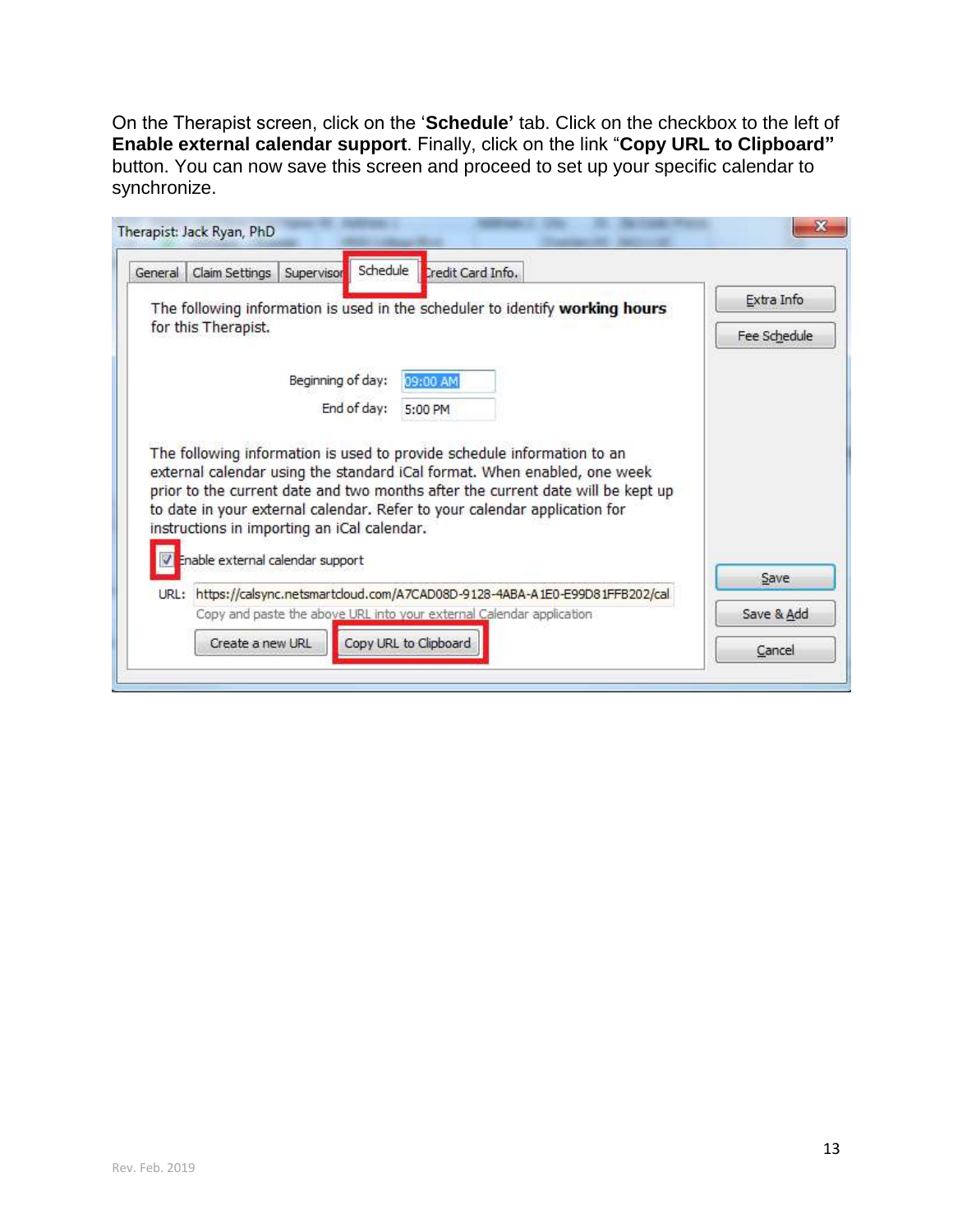### <span id="page-14-0"></span>**How to Synchronize with Outlook Calendar**

Open your Outlook program and click the **Calendar** option at the bottom of the page.



#### Go to '**Add Calendar'** and select **From Internet** from the submenu



On the following screen, right-click and paste the URL (this was copied from Helper) into the text box displayed below. Finally click on '**OK'**.



You should now have access to your Helper Calendar.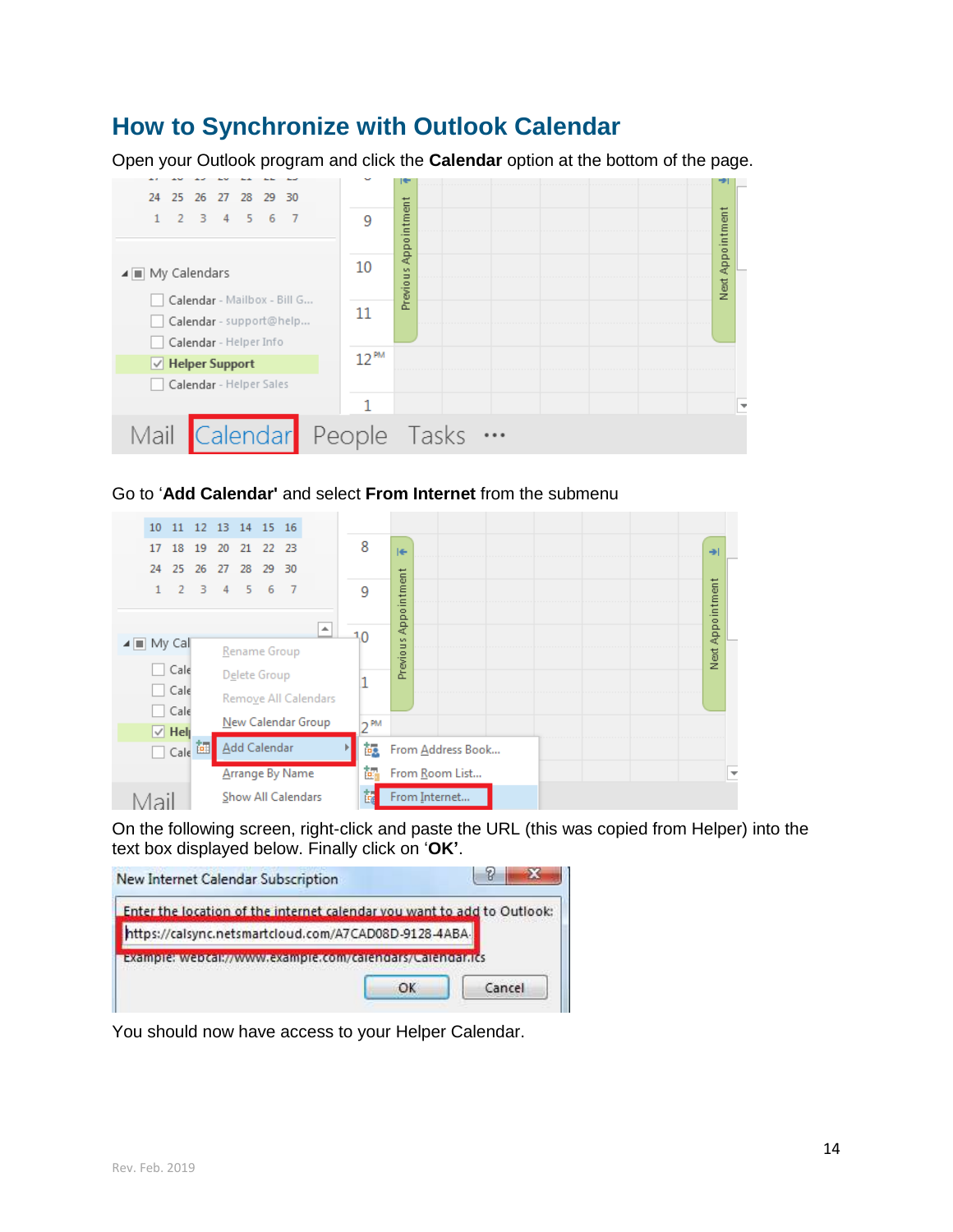### <span id="page-15-0"></span>**How to Synchronize with Google Calendar**

Open your Google Calendar. On the left of the page go to '**Other calendars'**. Click on the drop down arrow to the right and select '**Add by URL'** from the list.

| Calendar                                                                                                                | Today                                     |                                                                | Day   | Week | Month | 4 Days | Agenda | More *         | <b>立、</b> |
|-------------------------------------------------------------------------------------------------------------------------|-------------------------------------------|----------------------------------------------------------------|-------|------|-------|--------|--------|----------------|-----------|
| CREATE                                                                                                                  | Sun                                       | Mon                                                            | Tue   |      | Wed   | Thu    | Fri    | Sat            |           |
| $\rightarrow$<br>$\sqrt{M}$ March 2016<br>S<br>s<br>F                                                                   | 28                                        | 29                                                             | Mar 1 | 2    |       | 3      | 4      | 5              |           |
| 5<br>$\overline{9}$<br>8<br>12<br>6<br>10<br>11<br>15<br>16<br>19<br>18<br>17<br>13<br>14<br>22 23 24 25 26<br>20<br>21 | 6                                         | $\overline{7}$                                                 | 8     | 9    |       | 10     | 11     | 12             |           |
| 29 30 31<br>28<br>27<br>5<br>6<br>B<br>3<br>$\tau$<br>4<br>$\blacktriangleright$ My calendars                           |                                           | Add a friend's calendar<br><b>Browse Interesting Calendars</b> |       |      |       | 17     | 18     | 19             |           |
| <b>Bill Gallagher</b><br><b>Birthdays</b><br>Tasks                                                                      | Add by URL<br>Import calendar<br>Settings |                                                                |       |      |       | 24     | 25     | 26             |           |
| Other calendars<br>⋤                                                                                                    | 21                                        | 28                                                             | 29    | 50   |       | 31     | Apr 1  | $\overline{2}$ |           |

On the following screen, paste the URL from Helper into the text box labeled **URL:** Then click on '**Add Calendar'**.

× **Add by URL** URL: https://calsync.netsmartcloud.com/A7CAD08D-9128-4A <mark>iryou miow the address to a calendar (in itsal lomial), you can</mark> type in the address here. Make the calendar publicly accessible? **Add Calendar** Cancel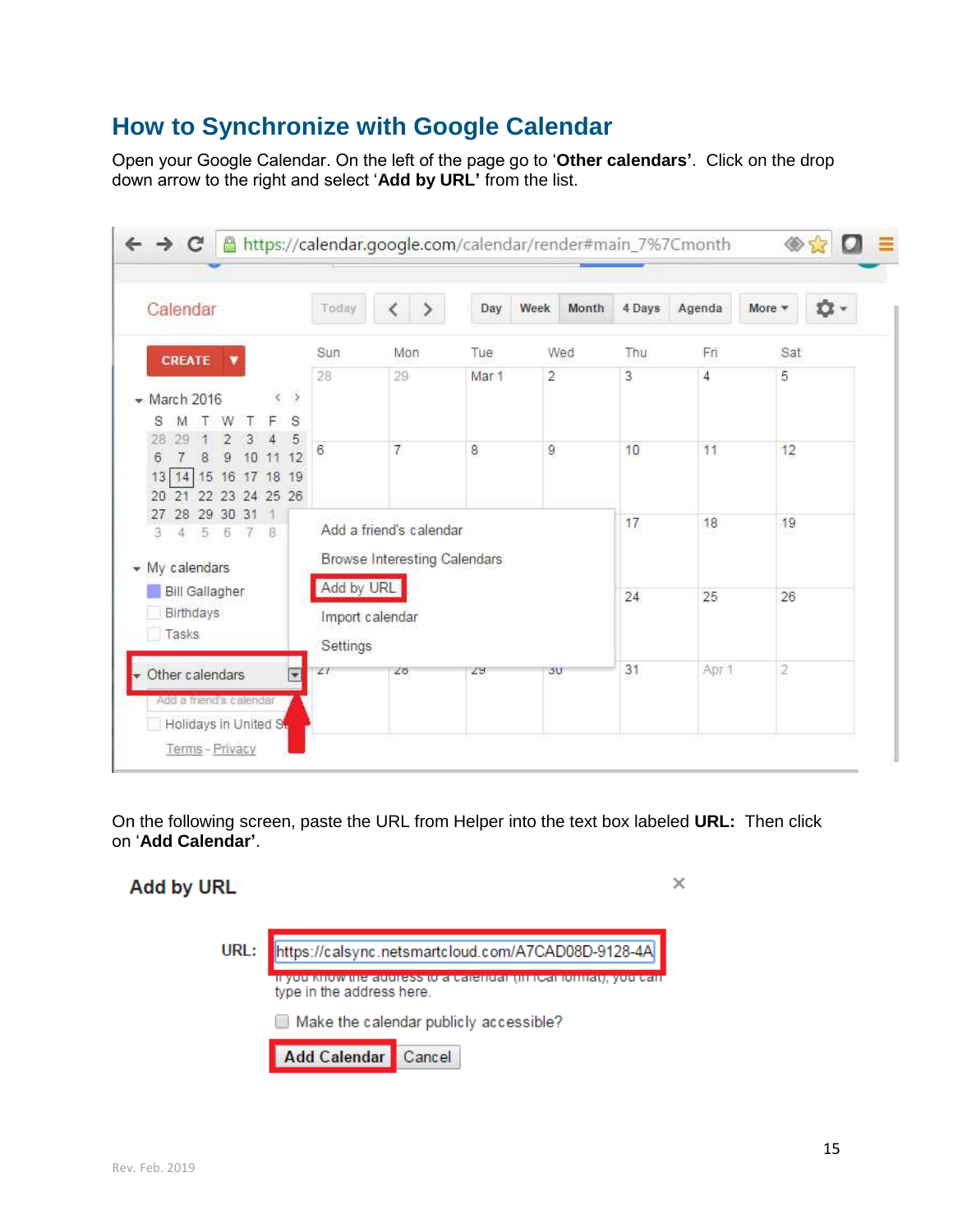### <span id="page-16-0"></span>**How to Synchronize with Yahoo Calendar**

Open your Yahoo Calendar. On the left side of the page, click on '**Others'** and select '**Follow Other Calendars'**.

| 8 9 10 11 12 13<br>7 <sup>7</sup><br>15 16 17 18 19 20<br>14<br>21 22 23 24 25 26 27 | <b>12 PM</b>                                                     |
|--------------------------------------------------------------------------------------|------------------------------------------------------------------|
| 28 29 30 31 1 2 3<br>My Calendars                                                    | 1PM                                                              |
| Bill Gallagher<br>> Holidays<br>> Sports                                             | 2PM                                                              |
| > Yahoo Groups<br>Others                                                             | 3 PM                                                             |
| ЕÑ<br>Max Ma on flickr                                                               | Add a Friend's Calendar<br>Follow Other Calendars<br><b>CINA</b> |

From the Following screen, paste in the URL from Helper next to the text box labeled '**iCal Address'**. Then click on 'Continue'

| Helper       |                                                |  |  |  |  |  |  |
|--------------|------------------------------------------------|--|--|--|--|--|--|
| iCal Addres: | https://calsync.netsmartcloud.com/2BA2A6CE-77C |  |  |  |  |  |  |
| Color        |                                                |  |  |  |  |  |  |
| Refresh      | Automatically<br>۷                             |  |  |  |  |  |  |
| Remind       | 30 minutes before<br>▼                         |  |  |  |  |  |  |
| and          | No Reminder<br>▼                               |  |  |  |  |  |  |
|              | $\blacksquare$ Mail                            |  |  |  |  |  |  |
|              | Yahoo Messenger                                |  |  |  |  |  |  |
|              | Mobile/Desktop                                 |  |  |  |  |  |  |
|              |                                                |  |  |  |  |  |  |
| Continue     | Cancel                                         |  |  |  |  |  |  |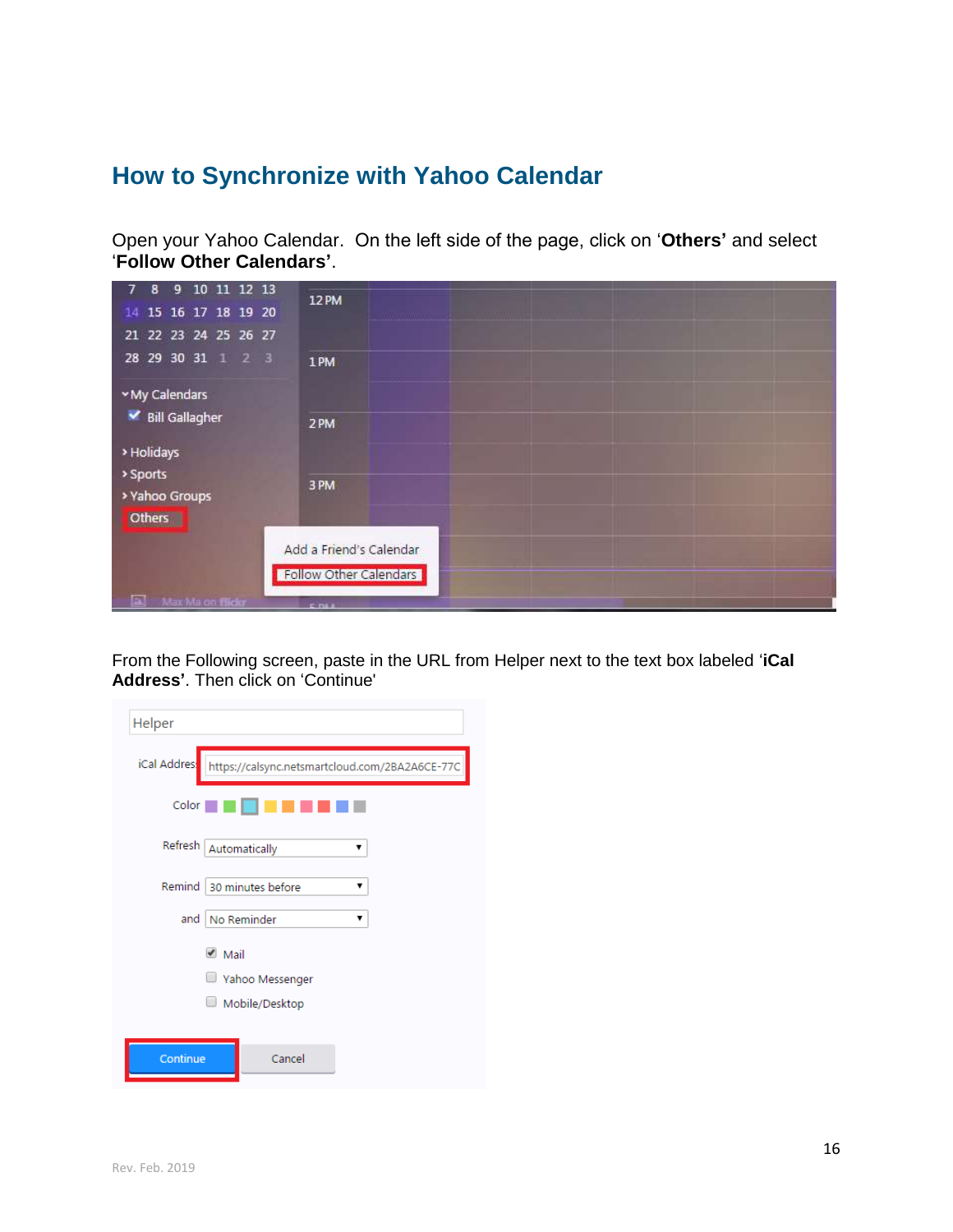### <span id="page-17-0"></span>**How to Synchronize with iPhone Calendar**

First you need to copy the URL from the Therapist Library.

| Schedule<br>Supervisor<br>Credit Card Info.<br>General Claim Settings                                                                                                                                                                                                                                                                                              |              |
|--------------------------------------------------------------------------------------------------------------------------------------------------------------------------------------------------------------------------------------------------------------------------------------------------------------------------------------------------------------------|--------------|
| The following information is used in the scheduler to identify working hours                                                                                                                                                                                                                                                                                       | Extra Info   |
| for this Provider.                                                                                                                                                                                                                                                                                                                                                 | Fee Schedule |
| Beginning of day:<br>09:00 AM                                                                                                                                                                                                                                                                                                                                      |              |
| End of day:<br>5:00 PM                                                                                                                                                                                                                                                                                                                                             |              |
| The following information is used to provide schedule information to an<br>external calendar using the standard iCal format. When enabled, one week<br>prior to the current date and two months after the current date will be kept up<br>to date in your external calendar. Refer to your calendar application for<br>instructions in importing an iCal calendar. |              |
| V Enable external calendar support                                                                                                                                                                                                                                                                                                                                 | Save         |
| URL: https://calsync.netsmartcloud.com/E087AE1E-0D79-4D4A-8D7B-C3A68E6F4D95/cal.                                                                                                                                                                                                                                                                                   |              |
| Copy and paste the above URL into your external Calendar application<br>Create a<br>Copy URL to Clipboard                                                                                                                                                                                                                                                          | Save & Add   |

Edit the Therapist name and go the '**Schedule'** tab. Then click on '**Copy URL to Clipboard'**.

Now click '**Save'**.

Next, create an email and paste the URL into it. Send it to an email address that you can get to on the iPhone.

From the iPhone, open the email you sent. Use the iPhone copy feature to copy the URL. Go to Settings, and select **Mail, Contacts, Calendars**. From the list, select Add Account and select **Other**. Now go to **Add Subscribed Calendar**. Paste the URL in for the server location. You may see a warning regarding "Cannot Connect Using SSL". Click **Continue**. Enter a description for the calendar. Click **Next** in the upper right then save the entry.

Now, if you open the iPhone Calendar it will display your appointments. This may take a while for the initial synchronizing.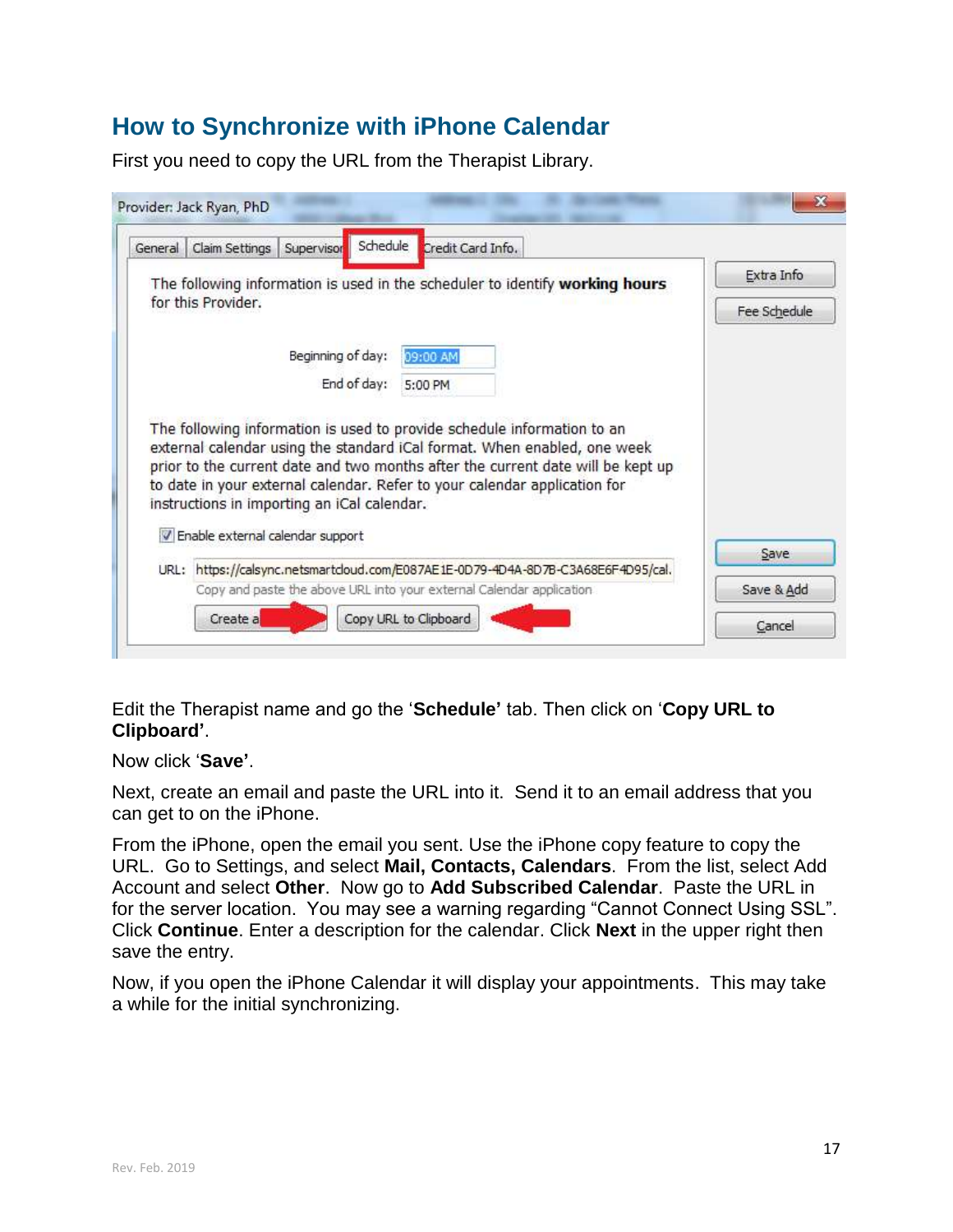### <span id="page-18-0"></span>**Enabling the Email Reminders Option.**

#### **Setting up the Preferences Library.**

| On the main Helper Screen,       |                                     |                                                 |                                 |            |                       |  |  |
|----------------------------------|-------------------------------------|-------------------------------------------------|---------------------------------|------------|-----------------------|--|--|
| <b>Utilities</b><br>Web<br>Setup | Register<br>Help                    | Exit                                            |                                 |            |                       |  |  |
| <b>Libraries</b><br>$Ctrl + L$   |                                     | <b>MAGNET</b><br>VISA.                          |                                 | Þ          |                       |  |  |
| Preferences                      |                                     | mare                                            |                                 |            |                       |  |  |
| <b>ClaimsConnect</b>             | insactions                          | CC Ledger<br>Medications                        | Billing                         | <b>ERA</b> | Reports               |  |  |
| Multi-User Setup                 | <b>Hide Patients</b><br><b>arch</b> |                                                 |                                 |            |                       |  |  |
| Change Password                  | Account #                           | V SSN                                           |                                 |            | Add Facesheet         |  |  |
| А                                | Search                              |                                                 |                                 |            |                       |  |  |
| V Force columns to fit.          |                                     | To search, click in any column and begin typing |                                 |            | <b>Edit Facesheet</b> |  |  |
| $\equiv$ Account #               | <b>Last Name</b>                    | <b>First Name</b>                               | <b>Active</b><br>$\blacksquare$ |            |                       |  |  |
| ÞА                               | <b>Bbbbb</b>                        | <b>Bbbbb</b>                                    |                                 |            | <b>Progress Notes</b> |  |  |

Click on '**Setup'** the select '**Preferences'.**

| Ledgers<br>Libraries<br><b>Defaulte</b><br><b>hacesheet</b>                                                                                                                              | Account: E.A. P. Boston                                                                           | Use the following defaults when adding a new Facesheet                                                                                                                                                           |                                                                                                                                                               |
|------------------------------------------------------------------------------------------------------------------------------------------------------------------------------------------|---------------------------------------------------------------------------------------------------|------------------------------------------------------------------------------------------------------------------------------------------------------------------------------------------------------------------|---------------------------------------------------------------------------------------------------------------------------------------------------------------|
| <b>STEPSHOLD</b><br>自当<br><b>B</b> Payment<br><b>图 Adjustment</b><br><b>B</b> Insurance Library<br>Scheduler<br>p.<br>Managed Care<br><b>NSI</b> Credit Card Processing<br>ClaimsConnect | Referring Source: Yellow Pages<br>Referring Physician: Reference, Kim<br>Sex:<br>Discount Amount: | Facility: BSI Psychological<br>Lawyer: Jonathan Barrister, JD<br>Program: Derry School District<br>Procedure: 90834, Individual Psychotherapy<br>Therapist: Johnson, Thomas<br><b>Female</b><br>O Male<br>\$0.00 | $\cdot$ .<br>$\begin{bmatrix} \cdot \end{bmatrix}$<br>$\Box$<br>$\boxed{\cdot \cdot \cdot }$<br>$\Box$<br>$\Box$<br>$\boxed{\cdots}$<br>$\left[\ldots\right]$ |
|                                                                                                                                                                                          | State:<br>Area Code:<br>Appointment Reminders:                                                    | Zip Code:<br>days prior to their next appointment<br>$\overline{2}$                                                                                                                                              |                                                                                                                                                               |

Click on '**Facesheet'** on the left. On the bottom right, enter the number of days you'd like the reminder sent prior to the appointment reminder go out. Click '**Save'**.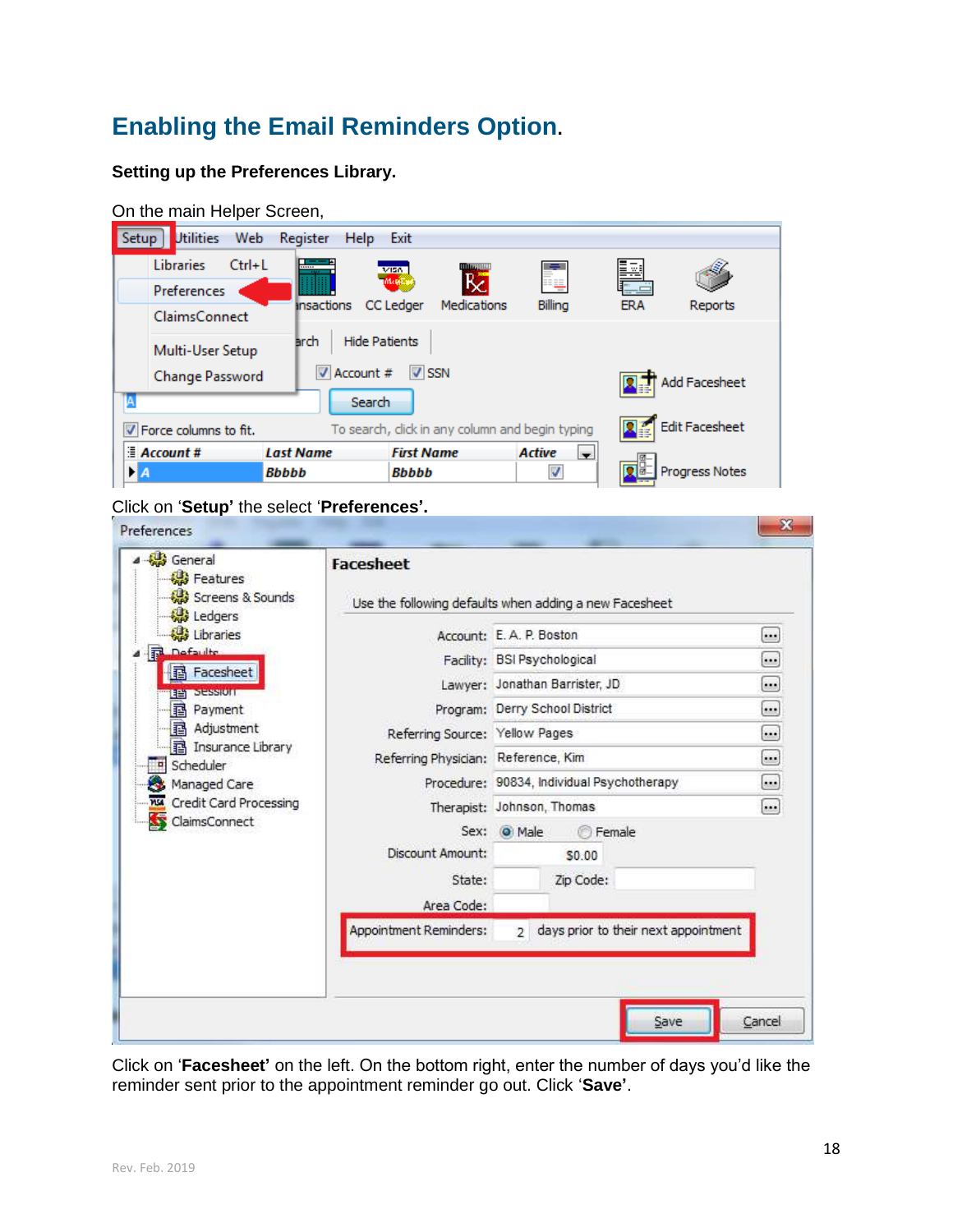## <span id="page-19-0"></span>**Setting up the patient Facesheet**

| Utilities<br>Web<br><b>Setup</b>          | Register<br>Help          | Exit                       |                                                 |                                                                      |                 |                        |
|-------------------------------------------|---------------------------|----------------------------|-------------------------------------------------|----------------------------------------------------------------------|-----------------|------------------------|
| Scheduler<br>MC Auth.                     | 1.1.1.1.1<br>Transactions | V150<br>Mants<br>CC Ledger | <b>UNITED RAIL</b><br>Medications               | ij<br>Billing                                                        | Þ<br><b>ERA</b> | Reports                |
| <b>Basic Search</b>                       | Advanced Search           | <b>Hide Patients</b>       |                                                 |                                                                      |                 |                        |
| <b>V</b> First Name<br><b>V</b> Last Name | $\triangledown$ Account # | $V$ SSN                    |                                                 |                                                                      |                 | <b>Add Facesheet</b>   |
| A                                         | Search                    |                            |                                                 |                                                                      |                 |                        |
| V Force columns to fit.                   |                           |                            | To search, click in any column and begin typing |                                                                      |                 | Edit Facesheet         |
| Ŧ<br>Α                                    | <b>Bbbbb</b>              | Bbbbb                      |                                                 | <b>Active</b><br>$\overline{\phantom{a}}$<br>$\overline{\mathsf{v}}$ |                 | Progress Notes         |
|                                           |                           |                            |                                                 |                                                                      |                 | <b>Account Balance</b> |
|                                           |                           |                            |                                                 |                                                                      |                 | <b>Add Sessions</b>    |

From the main Helper screen select a Patient and click on '**Edit Facesheet'**.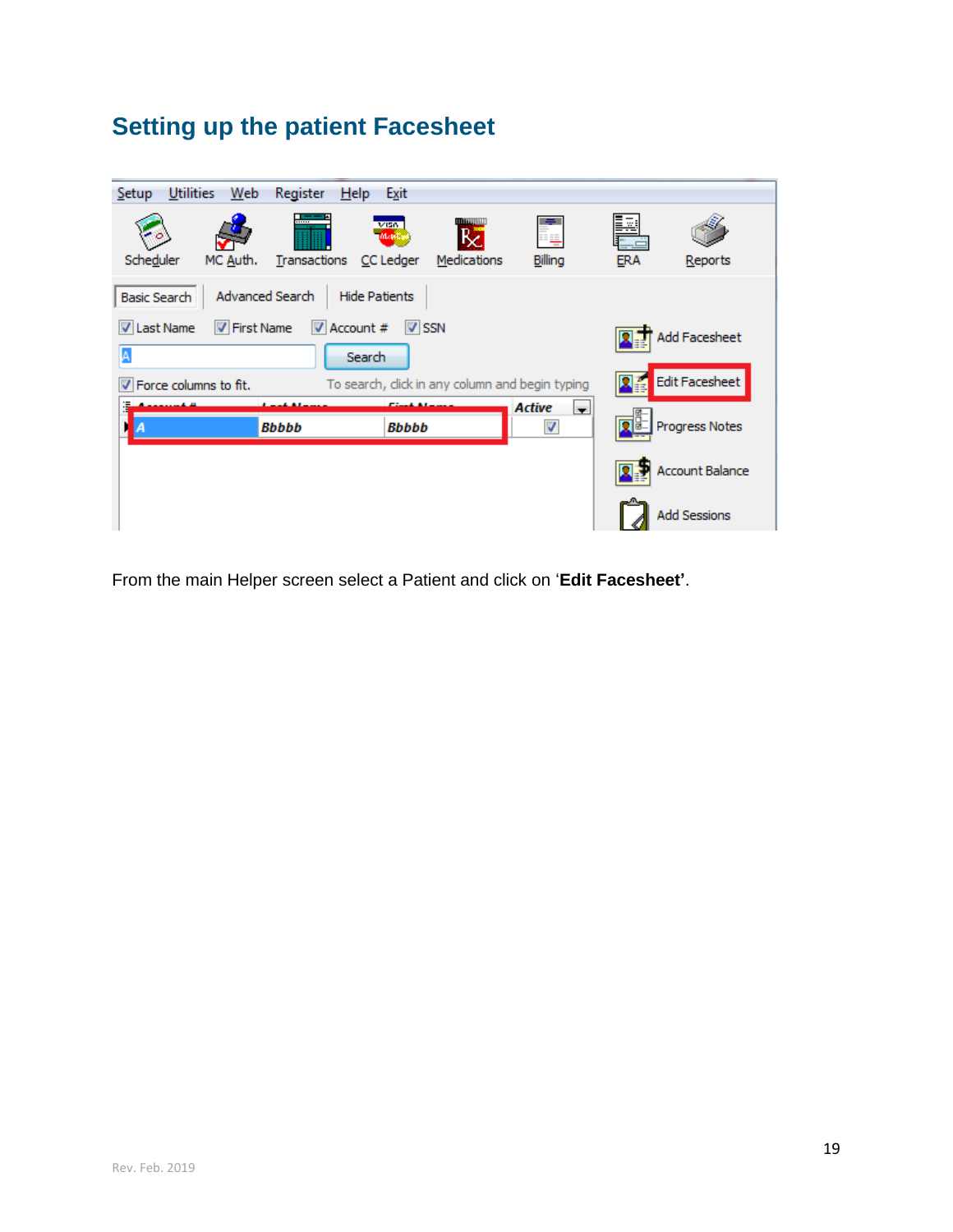| <b>Patient Information: Ccccc Ccccc</b>                                                                                                                                                                                                                                                                                                                                                                                                                                                                                                                                                                                                                                                                             | x                                                                                                                                                                  |
|---------------------------------------------------------------------------------------------------------------------------------------------------------------------------------------------------------------------------------------------------------------------------------------------------------------------------------------------------------------------------------------------------------------------------------------------------------------------------------------------------------------------------------------------------------------------------------------------------------------------------------------------------------------------------------------------------------------------|--------------------------------------------------------------------------------------------------------------------------------------------------------------------|
| Appointment Reminders<br>Library Links<br>Patient                                                                                                                                                                                                                                                                                                                                                                                                                                                                                                                                                                                                                                                                   | <b>Facesheet</b>                                                                                                                                                   |
| If you want to send appointment reminders by email,<br>PLEASE READ THE FOLLOWING TO THE CONSUMER                                                                                                                                                                                                                                                                                                                                                                                                                                                                                                                                                                                                                    | O Patient Info.<br>Additional Resp.<br><b>Parties</b>                                                                                                              |
| We can send you an appointment reminder by email. The appointment reminder will<br>include only the date and time of your appointment and your service provider name.<br>We will not encrypt the messages. Health care information sent by regular e-mail<br>could be lost, delayed, intercepted, delivered to the wrong address, or arrive<br>incomplete or corrupted. If you understand these risks and would like to receive an<br>appointment reminder by email, I need you to confirm you accept responsibility for<br>these risks, and will not hold us responsible for any event that occurs after we send<br>the message.<br>By checking the box below that enables E-mail reminders and entering an E-Mail | Attachments<br><b>Insurance Info</b><br>Claim Info.<br>Insurance Co.<br><b>Billing Setup</b><br><b>Defaults</b><br>Billing<br><b>Access Time &amp;</b><br>Outcomes |
| address, you acknowledge that you have received consent from the patient.<br>T Enable E-mail Reminders for this patient<br>days prior to their next appointment<br>Send reminder<br>Recipient E-mail: name@hotmai.com                                                                                                                                                                                                                                                                                                                                                                                                                                                                                               | Save<br>Save & Add                                                                                                                                                 |
| Extra Info                                                                                                                                                                                                                                                                                                                                                                                                                                                                                                                                                                                                                                                                                                          | Save & Copy<br>Cancel                                                                                                                                              |

Click the tab at the top '**Appointment Reminders'**. At the bottom of the page, check the checkbox next to **Enable E-mail Reminders.** Enter the number of days prior to the appointment to send the reminder. (It will auto-fill with the setting entered in Preferences.) Enter the email address to send the reminder and click '**Save'**.

You have set up a reminder to be sent to this patient.